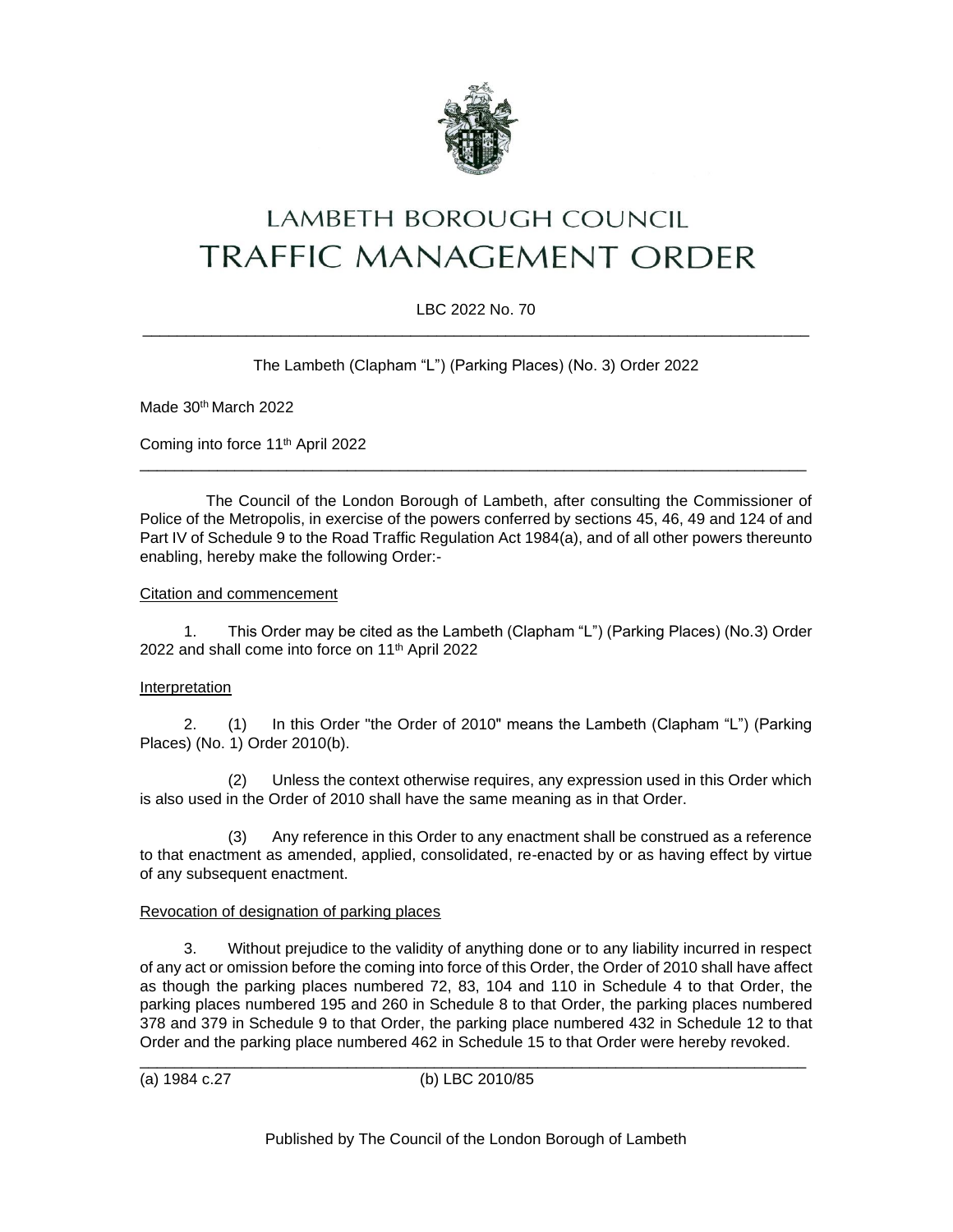## Designation of parking places and application of the Order of 2010 thereto

4. (1) Each area on a highway comprising the length of carriageway of a street specified in column 2 of Schedule 1, 2, 3, 4, 5, 6 or 7 to this Order and bounded on all sides by a white line marking is designated as a parking place.

(2) The reference in this Article to a white line marking shall be construed as a reference to the white line marking (either broken or continuous) provided for in Schedule 7 to the Traffic Signs Regulations and General Directions 2016(a) or, if applicable, authorised by the Secretary of State by virtue of section 64 of the Road Traffic Regulation Act 1984.

(3) The provisions of the Order of 2010 (other than Articles 3 and 16) shall apply to the areas designated as parking places by this Order as if in those provisions any reference to a parking place included a reference to an area designated as a parking place by this Order and as if any reference to Schedule 4 to the Order of 2010 included a reference to Schedule 1 to this Order, as if any reference to Schedule 8 to the Order of 2010 included a reference to Schedule 2 to this Order, as if any reference to Schedule 9 to the Order of 2010 included a reference to Schedule 3 to this Order, as if any reference to Schedule 12 to the Order of 2010 included a reference to Schedule 4 to this Order and as if any reference to Schedule 15 to the Order of 2010 included a reference to Schedule 5 to this Order.

# Placing of traffic signs, etc.

- 5. The Council shall:-
	- (a) place and maintain traffic signs indicating the limits of each parking place referred to in Schedules 1, 2, 3, 4, 5, 6 and 7 to this Order;
	- (b) place and maintain in or in the vicinity of each parking place referred to in Schedules 1, 2 or 4 to this Order traffic signs indicating that such parking place may be used during the permitted hours for the leaving only of the vehicles specified in Article 4(2) of the Order of 2010;
	- (c) place and maintain in or in the vicinity of each parking place referred to in Schedule 3 to this Order traffic signs indicating that such parking place may be used during the permitted hours for the leaving only of the vehicles specified in Article 4(3) of the Order of 2010;
	- (d) place and maintain in or in the vicinity of each parking place referred to in Schedule 5 to this Order traffic signs indicating that such parking place may be used during the permitted hours for the leaving only of the vehicles specified in Article 4(5) of the Order of 2010;
	- (e) place and maintain in or in the vicinity of each parking place referred to in Schedule 6 and 7 to this Order traffic signs indicating that such parking place may be used during the permitted hours for the leaving only of the vehicles specified in Article 4(10) and 4(11) respectively of the Order of 2010; and

(a) S.I. 2016/362

\_\_\_\_\_\_\_\_\_\_\_\_\_\_\_\_\_\_\_\_\_\_\_\_\_\_\_\_\_\_\_\_\_\_\_\_\_\_\_\_\_\_\_\_\_\_\_\_\_\_\_\_\_\_\_\_\_\_\_\_\_\_\_\_\_\_\_\_\_\_\_\_\_\_\_\_\_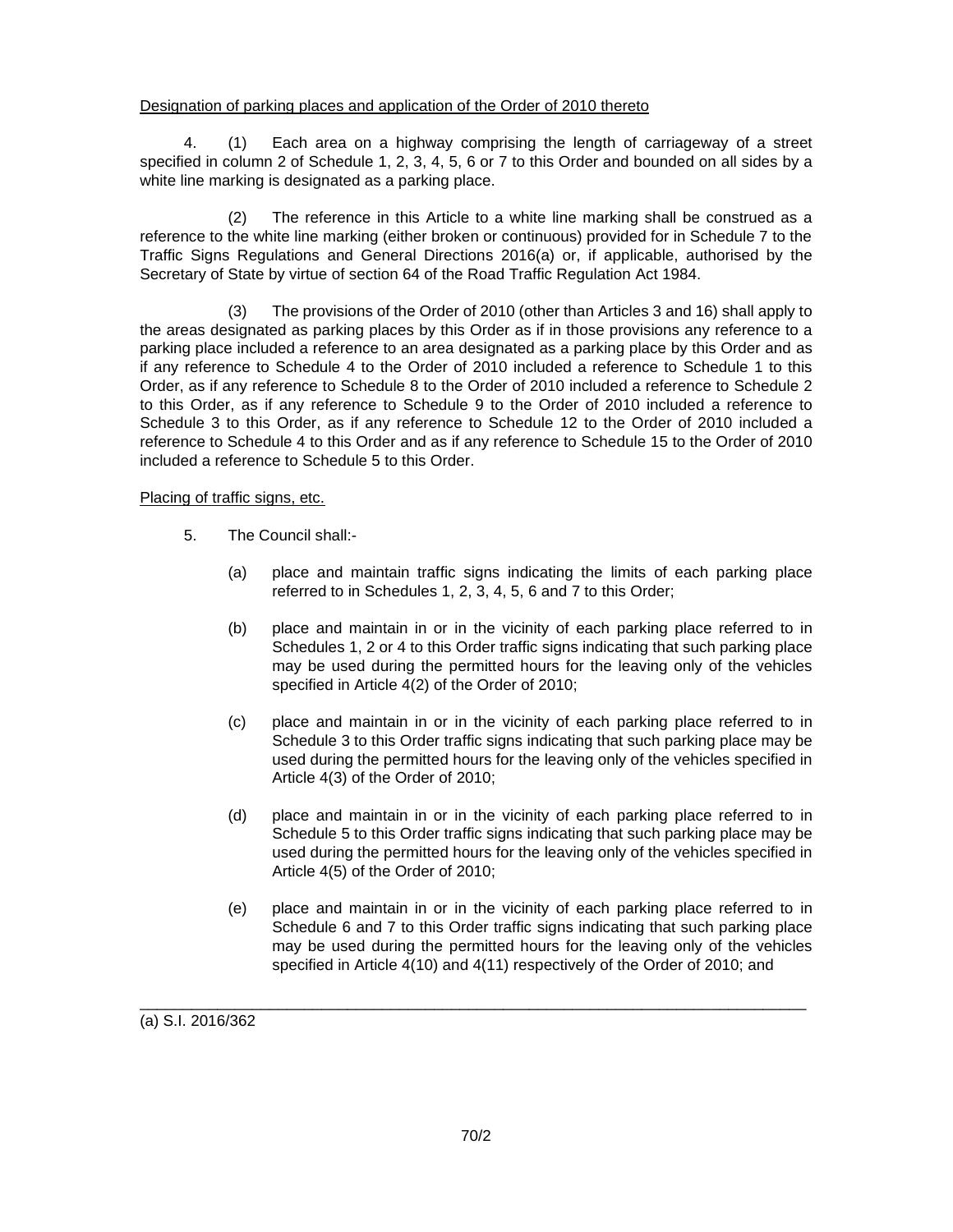(f) carry out such other work as is reasonably required for the purposes of the satisfactory operation of each parking place.

#### Amendments to the Order of 2010

6. Without prejudice to the validity of anything done or to any liability incurred in respect of any act or omission before the coming into force of this Order, the Order of 2010 shall have effect as though:

(a) in Article 2(1) to that Order, in the meanings assigned to the expressions "electronic Lambeth car club permit", "hard copy Lambeth car club permit" and "validate", for the text "Schedule 1, 2, 3, 4, 5, 6, 7, 8, 9, 9A, 10, 11, 12, 13, 14, 15, 16, 17, 17A, 17B, 18 or 18A" there were substituted the text "Schedule 1, 2, 3, 4, 5, 6, 7, 8, 9, 9A, 10, 11, 12, 13, 14, 15, 16, 17, 17A, 17B, 18, 18A, 18B or 18C";

(b) in Article 3(1)(a) of that Order, for the text "Schedule 1, 2, 3, 4, 5, 6, 7, 7A, 8, 9, 9A, 10, 11, 11A, 12, 13, 14, 15, 16, 17, 17A, 17B, 18 or 18A" there were substituted the text "Schedule 1, 2, 3, 4, 5, 6, 7, 7A, 8, 9, 9A, 10, 11, 11A, 12, 13, 14, 15, 16, 17, 17A, 17B, 18, 18A, 18B or 18C";

(c) in Article 3(1)(b) of that Order, for the text "Schedule 1, 2, 3, 4, 5, 6, 7, 7A, 8, 9, 9A, 10, 11, 11A, 12, 13, 14, 15, 16, 17, 17A, 17B, 18 or 18A" there were substituted the text "Schedule 1, 2, 3, 4, 5, 6, 7, 7A, 8, 9, 9A, 10, 11, 11A, 12, 13, 14, 15, 16, 17, 17A, 17B, 18, 18A, 18B or 18C";

(d) there were added as Articles 4(10) and 4(11) to that Order, the following:

"(10) Each parking place referred to in Schedule 18B may be used, subject to the provisions of this Order, for the leaving during the permitted hours of such vehicles of the class specified in paragraph (1) of this Article:-

- (a) as display in the manner specified in Article 5(10)(a) either a valid hard copy Lambeth resident's permit, a valid hard copy Lambeth car club permit, a valid hard copy Lambeth visitor's permit or a valid hard copy trade permit, issued in respect of that vehicle; or
- (b) in respect of which there has been granted either an electronic Lambeth resident's permit, an electronic Lambeth car club permit, a flexible car club permit, an electronic Lambeth visitor's permit or an electronic trade permit and a handheld device shows the indication specified in Article 5(10)(b),

provided that the electrical storage battery of that vehicle is in the process of being charged from a mains electrical source adjacent to that parking place.

(11) Each parking place referred to in Schedule 18C may be used, subject to the provisions of this Order, for the leaving during the permitted hours of such vehicles of the class specified in paragraph (1) of this Article:-

> (a) as display in the manner specified in Article 5(11)(a) either a valid hard copy Lambeth resident's permit, a valid hard copy Lambeth business permit, a valid hard copy teacher's permit, a valid hard copy Lambeth car club permit, a valid hard copy health care permit, a valid hard copy Lambeth visitor's permit or a valid hard copy trade permit, issued in respect of that vehicle;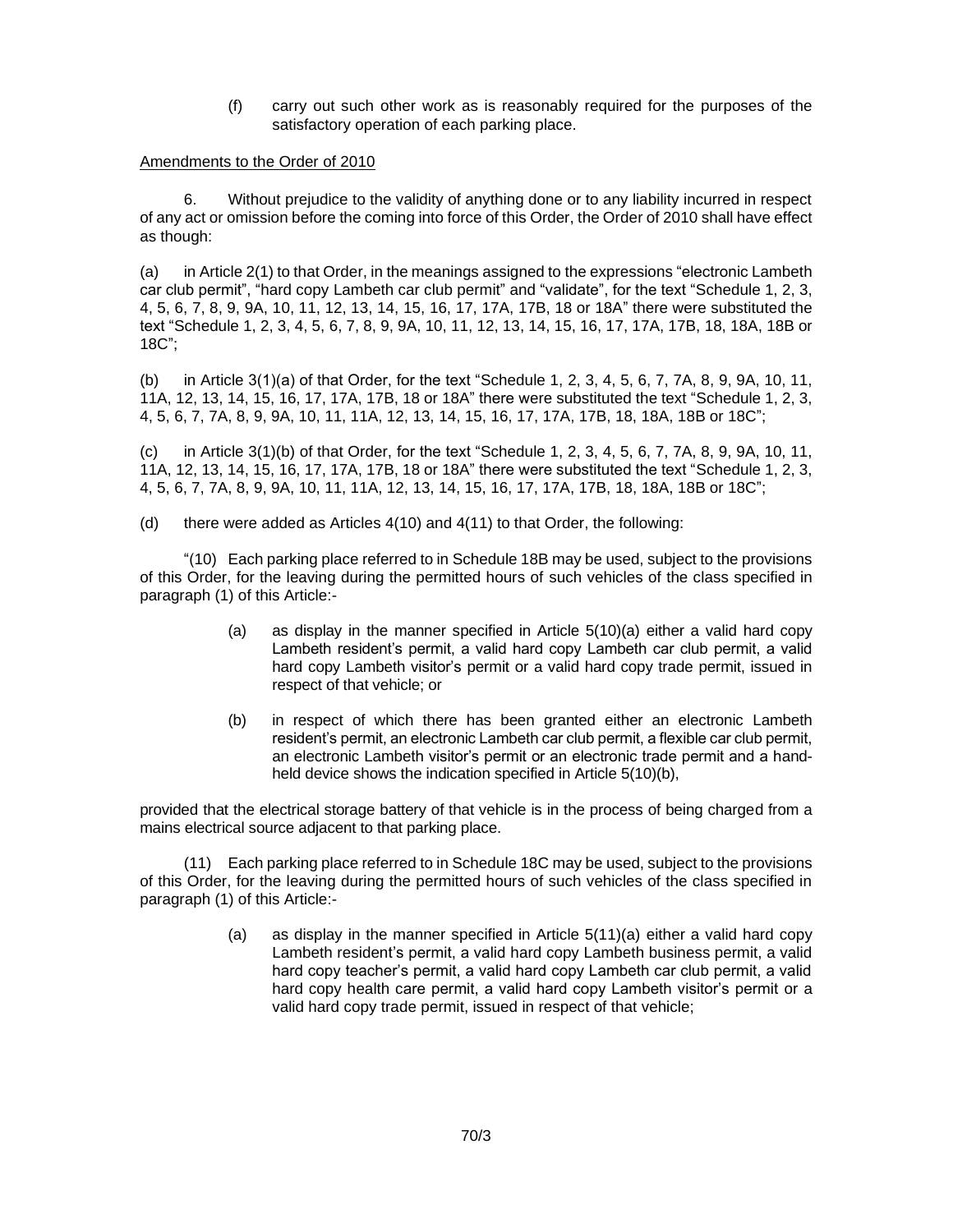(b) in respect of which there has been granted either an electronic Lambeth resident's permit, an electronic Lambeth business permit, an electronic teacher's permit, an electronic Lambeth car club permit, a flexible car club permit, an electronic health care permit, an electronic Lambeth visitor's permit or an electronic trade permit and a hand-held device shows the indication specified in Article 5(11)(b),

provided that the electrical storage battery of that vehicle is in the process of being charged from a mains electrical source adjacent to that parking place.";

(e) there were added as Article 5(10) to that Order, the following:

"(10) At all times during which a vehicle is left in a parking place referred to in Schedule 18B during the permitted hours:-

- (a) it shall display either a valid hard copy Lambeth resident's permit, a valid hard copy Lambeth car club permit, a valid hard copy Lambeth visitor's permit or a valid hard copy trade permit, issued in respect of that vehicle, so that all the particulars on that hard copy Lambeth resident's permit, that hard copy Lambeth car club permit, that hard copy Lambeth visitor's permit or that hard copy trade permit, as the case may be, are clearly visible from outside that vehicle and from the front or nearside of that vehicle; or
- (b) there shall be an indication on a hand-held device that either an electronic Lambeth resident's permit, an electronic Lambeth car club permit, a flexible car club permit, an electronic Lambeth visitor's permit or an electronic trade permit has been granted in respect of that vehicle and the permit is valid.";
- $(f)$  there were added as Article  $5(11)$  to that Order, the following:

"(11) At all times during which a vehicle is left in a parking place referred to in Schedule 18C during the permitted hours:-

- (a) it shall display either a valid hard copy Lambeth resident's permit, a valid hard copy Lambeth business permit, a valid hard copy Lambeth car club permit, a valid hard copy teacher's permit, a valid hard copy Lambeth visitor's permit or a valid hard copy trade permit, issued in respect of that vehicle, so that all the particulars on that hard copy Lambeth resident's permit, that hard copy Lambeth business permit, that hard copy Lambeth car club permit, that hard copy teacher's permit, that hard copy Lambeth visitor's permit or that hard copy trade permit, as the case may be, are clearly visible from outside that vehicle and from the front or nearside of that vehicle; or
- (b) there shall be an indication on a hand-held device that either an electronic Lambeth resident's permit, an electronic Lambeth business permit, an electronic Lambeth car club permit, a flexible car club permit, an electronic teacher's permit, an electronic Lambeth visitor's permit or an electronic trade permit has been granted in respect of that vehicle and the permit is valid.";

(g) in Article  $12(1)(a)$  of that Order, for the text "Schedule 1, 2, 3, 4, 5, 6, 7, 7A, 8, 9, 9A, 10, 11, 11A, 12, 13, 14, 15, 16, 17, 17A, 17B, 18 or 18A" there were substituted the text "Schedule 1, 2, 3, 4, 5, 6, 7, 7A, 8, 9, 9A, 10, 11, 11A, 12, 13, 14, 15, 16, 17, 17A, 17B, 18, 18A, 18B or 18C";

(h) immediately following paragraph (g) of Article 16 of that Order, there were added the following: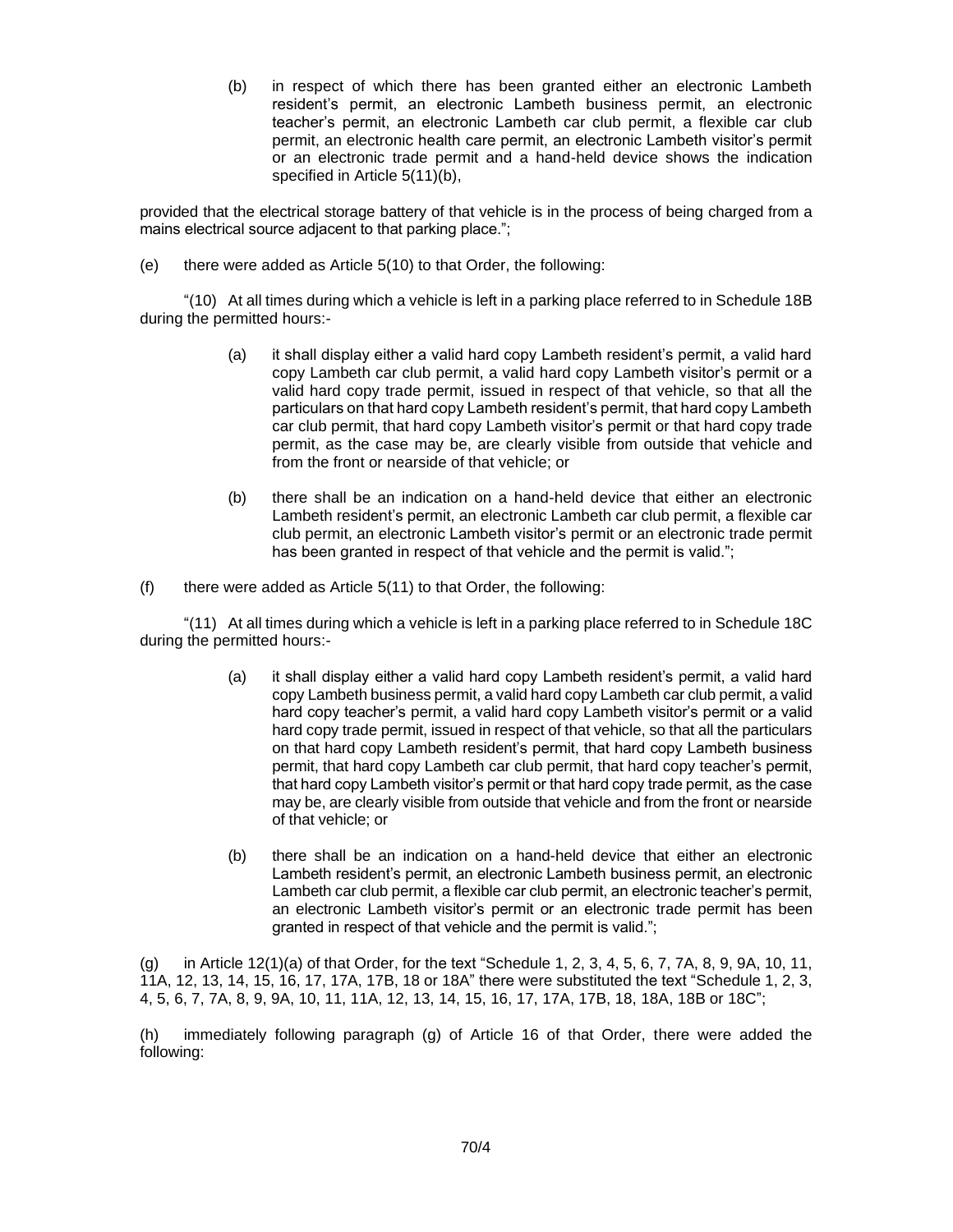"(gg) place and maintain in or in the vicinity of each parking place referred to in Schedule 18B or 18C traffic signs indicating that such parking place may be used during the permitted hours for the leaving of the vehicles specified in Article 4(10) or 4(11);";

 $(i)$  in Article 20(5) of that Order, for the text "Schedule 1, 4, 6, 8, 10, 12, 14, 15, 17 or 18A" there were substituted the text "Schedule 1, 4, 6, 8, 10, 12, 14, 15, 17, 18A, 18B or 18C";

(j) for Article 23 of that Order, there were substituted the following:

"23. (1) No vehicle in respect of which payment of the parking charge has been made in accordance with:-

- (a) the provisions of Article 18(1) and which has been taken away from a parking place referred to in Schedule 2, 3, 5, 7, 7A, 9, 9A, 11, 11A, 13 or 16 during the permitted hours; or
- (b) the provisions of Article 18(2) and which has been taken away from a parking place referred to in Schedule 17A, 17B or 18 during the permitted hours,

shall, until the expiration of 1 hour from the time that vehicle was taken away, again be left in that parking place during the permitted hours.

(2) No vehicle which has been taken away from a parking place referred to in Schedule 18B or 18C during the permitted hours, shall, until the expiration of 2 hours from the time that vehicle was taken away, again be left in that parking place during the permitted hours.";

(k) in Article 24(3) of that Order, for the text "Schedule 1, 2, 3, 4, 5, 6, 7, 8, 9, 9A, 10, 11, 12, 13, 14, 15, 16, 17, 17A, 17B, 18 or 18A" there were substituted the text "Schedule 1, 2, 3, 4, 5, 6, 7, 8, 9, 9A, 10, 11, 12, 13, 14, 15, 16, 17, 17A, 17B, 18, 18A, 18B or 18C";

in Article  $25(3)(a)$  of that Order, for the text "Schedule 3, 6, 7, 10, 11, 13, 15, 16, 17B or 18" there were substituted the text "Schedule 3, 6, 7, 10, 11, 13, 15, 16, 17B, 18 or 18C";

(m) in Article 25(3)(b) of that Order, for the text "Schedule 3, 6, 7, 10, 11, 13, 15, 16, 17B or 18" there were substituted the text "Schedule 3, 6, 7, 10, 11, 13, 15, 16, 17B, 18 or 18C";

(n) in Article 26(3) of that Order, for the text "Schedule 1, 2, 3, 4, 5, 6, 7, 8, 9, 9A, 10, 11, 12, 13, 14, 15, 16, 17, 17A, 17B, 18 or 18A" there were substituted the text "Schedule 1, 2, 3, 4, 5, 6, 7, 8, 9, 9A, 10, 11, 12, 13, 14, 15, 16, 17, 17A, 17B, 18, 18A, 18B or 18C";

(o) in Article 27(3) of that Order, for the text "Schedule 1, 2, 3, 4, 5, 6, 7, 8, 9, 9A, 10, 11, 12, 13, 14, 15, 16, 17, 17A, 17B, 18 or 18A" there were substituted the text "Schedule 1, 2, 3, 4, 5, 6, 7, 8, 9, 9A, 10, 11, 12, 13, 14, 15, 16, 17, 17A, 17B, 18, 18A, 18B or 18C";

(p) in Article 28(3) of that Order, for the text "Schedule 3, 6, 7, 10, 11, 13, 15, 16, 17B or 18" there were substituted the text "Schedule 3, 6, 7, 10, 11, 13, 15, 16, 17B, 18 or 18C";

(q) in Article 29(3)(a) of that Order, for the text "Schedule 2, 3, 5, 7, 7A, 9, 9A, 11, 11A, 13, 16, 17A, 17B or 18" there were substituted the text "Schedule 2, 3, 5, 7, 7A, 9, 9A, 11, 11A, 13, 16, 17A, 17B, 18 or 18C";

(r) in Article 30(4) of that Order, for the text "Schedule 1, 2, 3, 4, 5, 6, 7, 8, 9, 9A, 10, 11, 12, 13, 14, 15, 16, 17, 17A, 17B, 18 or 18A" there were substituted the text "Schedule 1, 2, 3, 4, 5, 6, 7, 8, 9, 9A, 10, 11, 12, 13, 14, 15, 16, 17, 17A, 17B, 18, 18A, 18B or 18C"; and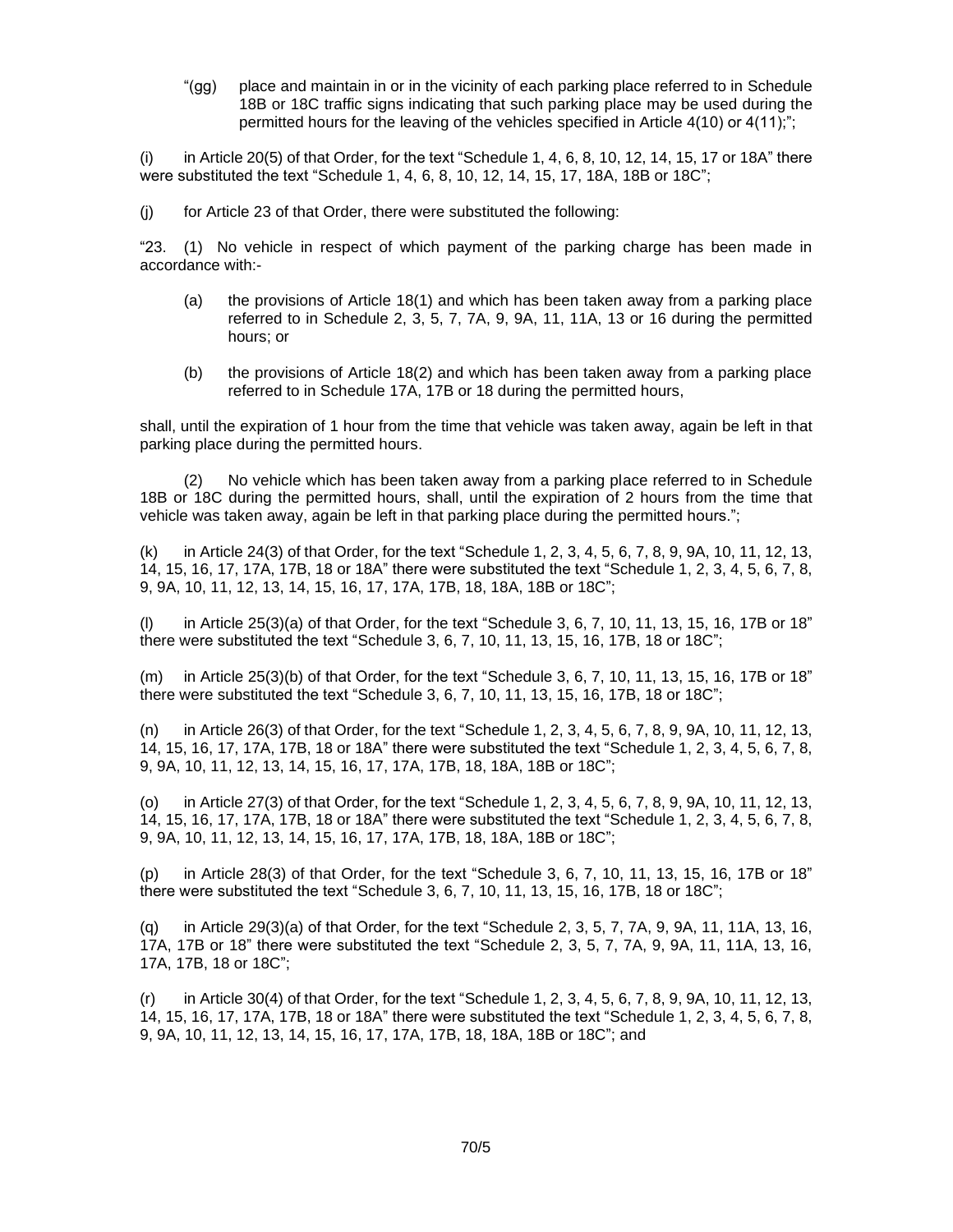(s) there were added as Schedules 18B and 18C to that Order and the headings to those Schedules, the Schedules and the headings to those Schedules set out in Schedules 7 and 8 to this Order:

Dated this thirtieth day of March 2022.

Ben Stevens Highway Network Manager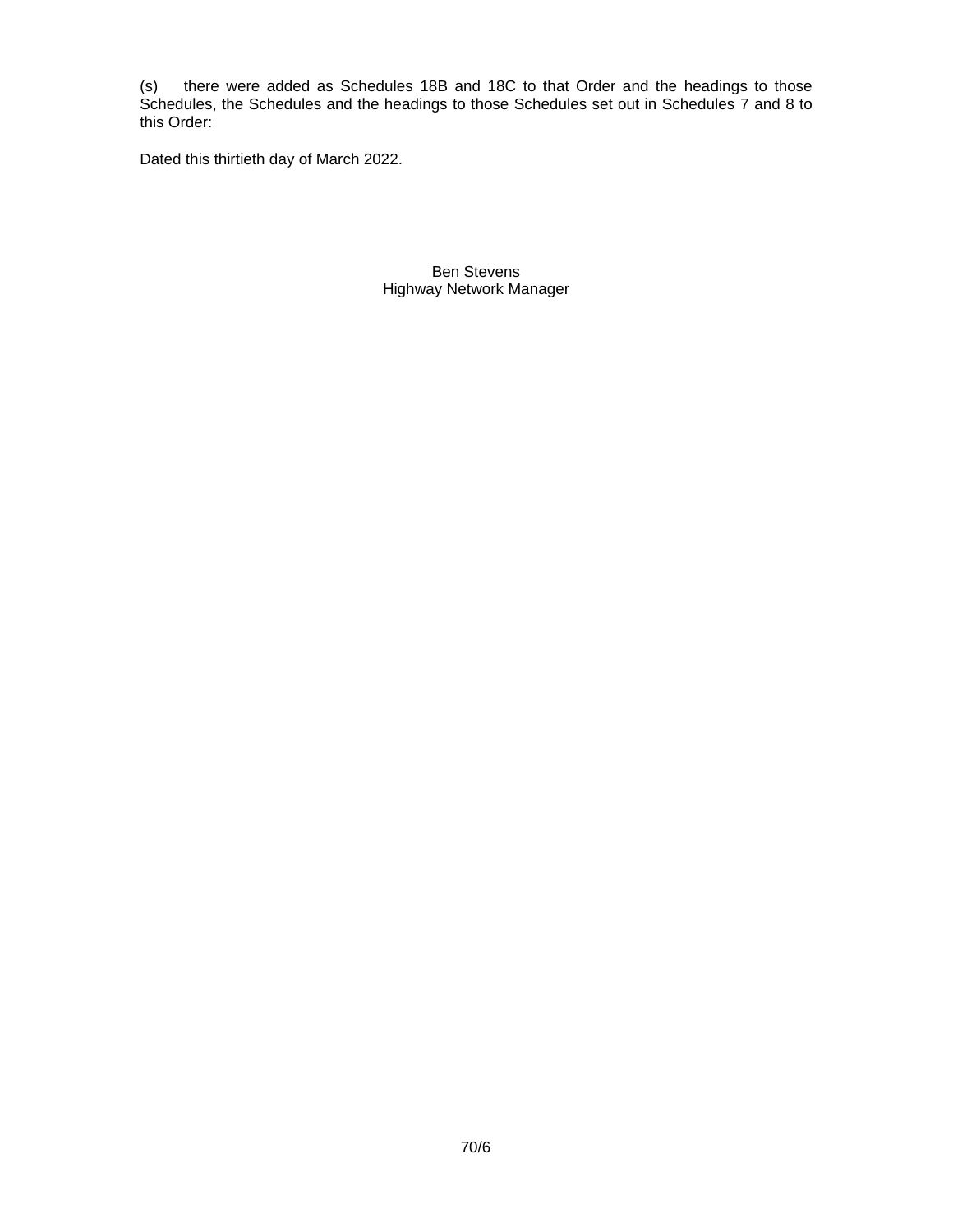## SCHEDULE 1 (see Article 4)

IN RELATION TO A PARKING PLACE REFERRED TO IN THIS SCHEDULE THE EXPRESSION "PERMITTED HOURS" MEANS THE PERIOD BETWEEN 9 A.M. AND 6 P.M. ON MONDAYS TO FRIDAYS INCLUSIVE, ANY SUCH DAY NOT BEING CHRISTMAS DAY, GOOD FRIDAY OR A BANK HOLIDAY.

PARKING PLACES IN WHICH A VEHICLE MAY BE LEFT DURING THE PERMITTED HOURS PROVIDED THE VEHICLE DISPLAYS EITHER A VALID HARD COPY LAMBETH RESIDENT'S PERMIT, A VALID HARD COPY LAMBETH CAR CLUB PERMIT, A VALID HARD COPY LAMBETH VISITOR'S PERMIT OR A VALID HARD COPY TRADE PERMIT, ISSUED IN RESPECT OF THAT VEHICLE, OR THERE APPEARS ON A HAND-HELD DEVICE AN INDICATION THAT AN ELECTRONIC VERSION OF ONE OF THOSE PERMITS OR A FLEXIBLE CAR CLUB PERMIT HAS BEEN GRANTED IN RESPECT OF THAT VEHICLE AND THE PERMIT IS VALID.

| No. of<br>parking<br>place | Designated parking place                                                                                                                                                                                                                   | Special<br>manner of<br>standing |
|----------------------------|--------------------------------------------------------------------------------------------------------------------------------------------------------------------------------------------------------------------------------------------|----------------------------------|
| 1                          | $\overline{2}$                                                                                                                                                                                                                             | 3                                |
| $^{\star}$                 | KLEA AVENUE, the north-west side, from a point 6.0 metres north-<br>east of the north-eastern kerb-line of Lessar Avenue to a point 10.7<br>metres south-west of the common boundary of No. 51 Lessar<br>Avenue and No. 60 Cautley Avenue. |                                  |
| $^{\star}$                 | KLEA AVENUE, the south-east side, from a point 6.3 metres south-<br>west of the common boundary of Nos. 61 and 63 Klea Avenue<br>south-westward for a distance of 16 metres.                                                               |                                  |
| $\star$                    | SHANDON ROAD, the north-east side, from a point 14.2 metres<br>north-west of the south-eastern boundary of No. 7 Shandon Road<br>north-westward for a distance of 10.5 metres.                                                             |                                  |
| $^\star$                   | SHANDON ROAD, the north-east side, from a point 2.1 metres<br>north-west of the south-eastern boundary of No. 7 Shandon Road<br>north-westward for a distance of 6.1 metres.                                                               |                                  |
| *                          | SHANDON ROAD, the south-west side, from a point 6.6 metres<br>south-east of the common boundary of Nos. 20 and 22 Shandon<br>Road to a point 3.7 metres south-east of the common boundary of<br>Nos. 52 and 54 Shandon Road.               |                                  |
| $\star$                    | SHANDON ROAD, the south-west side, to a point 9.7 metres south-<br>east of the common boundary of Nos. 52 and 54 Shandon Road.<br>to a point 7.0 metres north-west of the north-western kerb-line of<br>Elms Crescent.                     |                                  |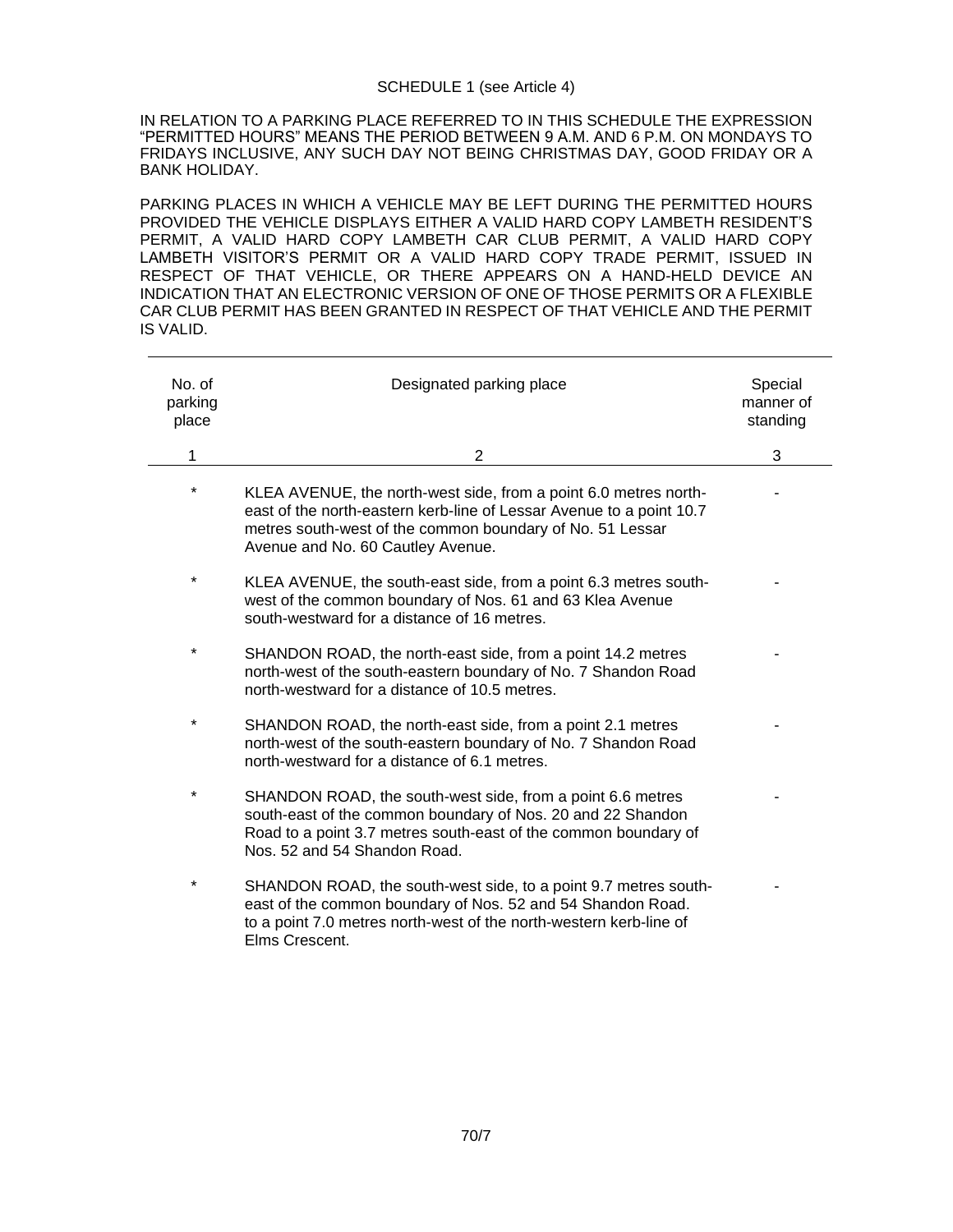### SCHEDULE 2 (see Article 4)

IN RELATION TO A PARKING PLACE REFERRED TO IN THIS SCHEDULE THE EXPRESSION "PERMITTED HOURS" MEANS THE PERIOD BETWEEN 10 A.M. AND NOON ON MONDAYS TO FRIDAYS INCLUSIVE, ANY SUCH DAY NOT BEING CHRISTMAS DAY, GOOD FRIDAY OR A BANK HOLIDAY.

PARKING PLACES IN WHICH A VEHICLE MAY BE LEFT DURING THE PERMITTED HOURS PROVIDED THE VEHICLE DISPLAYS EITHER A VALID HARD COPY LAMBETH RESIDENT'S PERMIT, A VALID HARD COPY LAMBETH CAR CLUB PERMIT, A VALID HARD COPY LAMBETH VISITOR'S PERMIT OR A VALID HARD COPY TRADE PERMIT, ISSUED IN RESPECT OF THAT VEHICLE, OR THERE APPEARS ON A HAND-HELD DEVICE AN INDICATION THAT AN ELECTRONIC VERSION OF ONE OF THOSE PERMITS OR A FLEXIBLE CAR CLUB PERMIT HAS BEEN GRANTED IN RESPECT OF THAT VEHICLE AND THE PERMIT IS VALID.

| No. of<br>parking<br>place | Designated parking place                                                                                                                                                                                                          | Special<br>manner of<br>standing |
|----------------------------|-----------------------------------------------------------------------------------------------------------------------------------------------------------------------------------------------------------------------------------|----------------------------------|
| 1                          | $\overline{2}$                                                                                                                                                                                                                    | 3                                |
| *                          | ABBEVILLE ROAD, the south-east side, from a point 5.7 metres<br>north-east of the north-eastern kerb-line of Leppoc Road to a point<br>13.6 metres north-east of the north-eastern building wall of No. 138<br>Abbeville Road.    |                                  |
| *                          | ABBEVILLE ROAD, the south-east side, from a point 19.6 metres<br>north-east of the north-eastern building wall of No. 138 Abbeville<br>Road to a point opposite the north-eastern wall of No. 1 Crescent<br>Lane.                 |                                  |
| $^\star$                   | ELMS CRESCENT, the south-east side, from a point 6.6 metres<br>north-east of the common boundary of Nos. 101 and 103 Elms<br>Crescent to a point 5.4 metres south-west of the common boundary<br>of Nos. 73 and 75 Elms Crescent. |                                  |
| $^\star$                   | ELMS CRESCENT, the south-east side, from a point 0.6 metres<br>north-east of the common boundary of Nos. 73 and 75 Elms<br>Crescent to a point 6.7 metres north-east of the common boundary<br>of Nos. 35 and 37 Elms Crescent.   |                                  |
| $^{\star}$                 | ELMS CRESCENT, the south-east side, from a point 12.7 metres<br>north-east of the common boundary of Nos. 35 and 37 Elms<br>Crescent to a point 0.3 metres north-east of the common boundary<br>of Nos. 1 and 3 Elms Crescent.    |                                  |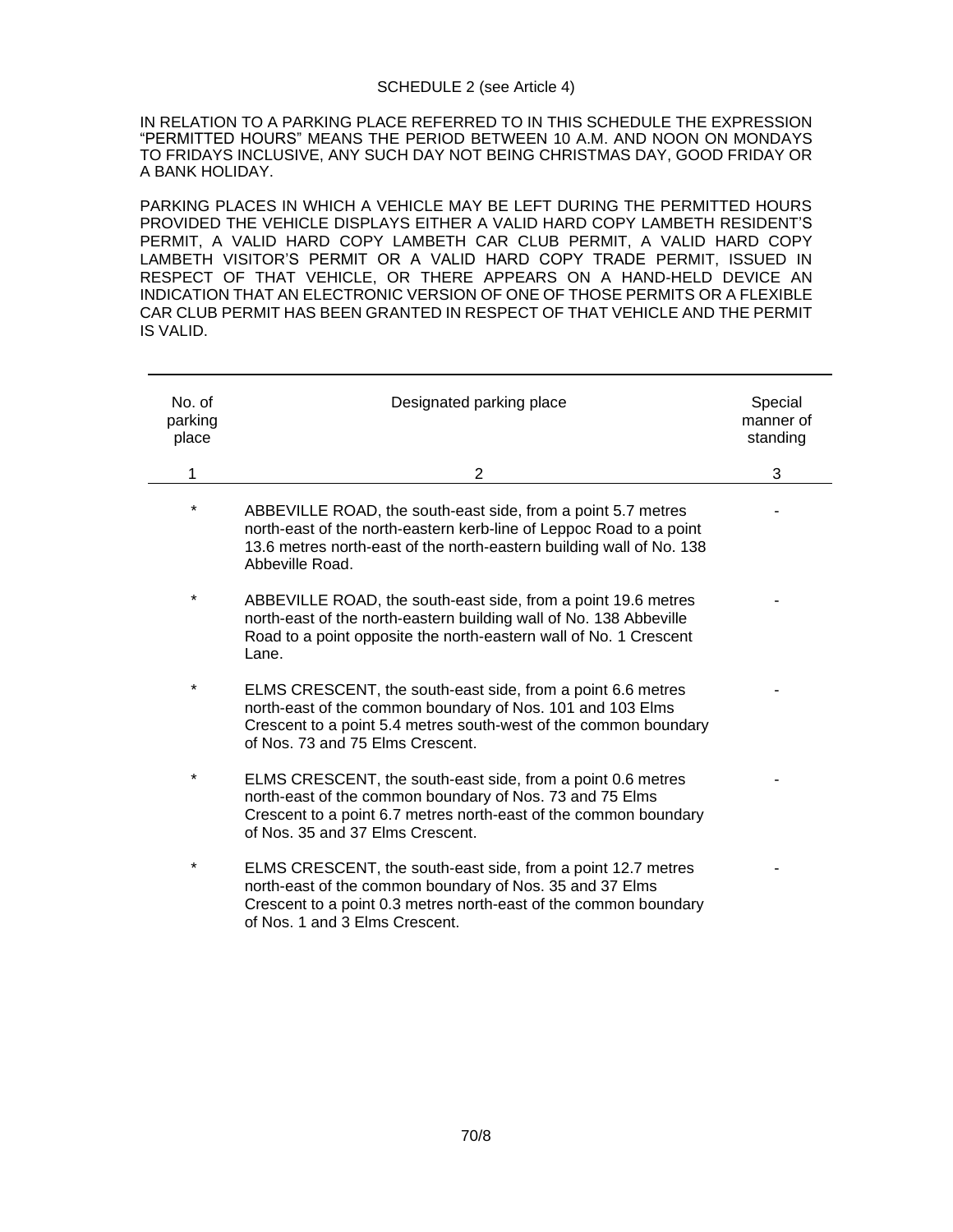#### SCHEDULE 3 (see Article 4)

IN RELATION TO A PARKING PLACE REFERRED TO IN THIS SCHEDULE THE EXPRESSION "PERMITTED HOURS" MEANS THE PERIOD BETWEEN 10 A.M AND NOON ON MONDAYS TO FRIDAYS INCLUSIVE, ANY SUCH DAY NOT BEING CHRISTMAS DAY, GOOD FRIDAY OR A BANK HOLIDAY.

PARKING PLACES IN WHICH A VEHICLE MAY BE LEFT DURING THE PERMITTED HOURS PROVIDED:-

- (A) THE PARKING CHARGE HAS BEEN PAID USING THE ELECTRONIC PAYMENT SYSTEM (AND THE VEHICLE IS LEFT FOR NOT MORE THAN A MAXIMUM PERIOD OF ONE HOUR); OR
- (B) THE VEHICLE DISPLAYS EITHER A VALID HARD COPY LAMBETH RESIDENT'S PERMIT, A VALID HARD COPY LAMBETH CAR CLUB PERMIT, A VALID HARD COPY HEALTH CARE PERMIT, A VALID HARD COPY LAMBETH VISITOR'S PERMIT OR A VALID HARD COPY TRADE PERMIT, ISSUED IN RESPECT OF THAT VEHICLE, OR THERE APPEARS ON A HAND-HELD DEVICE AN INDICATION THAT AN ELECTRONIC VERSION OF ONE OF THOSE PERMITS OR A FLEXIBLE CAR CLUB PERMIT HAS BEEN GRANTED IN RESPECT OF THAT VEHICLE AND THE PERMIT IS VALID.

| No. of<br>parking<br>place | Designated parking place                                                                                                                                                                                                                       | Special<br>manner of<br>standing |
|----------------------------|------------------------------------------------------------------------------------------------------------------------------------------------------------------------------------------------------------------------------------------------|----------------------------------|
|                            | 2                                                                                                                                                                                                                                              | 3                                |
| *                          | ELMS CRESCENT, the north-west side, from a point 6.4 metres<br>south-west of the common boundary of Nos. 56 and 58 Elms<br>Crescent south-westward for a distance of 21.6 metres.                                                              |                                  |
| *                          | ELMS CRESCENT, the north-west side, from the common<br>boundary of Nos. 30 and 32 Elms Crescent to a point 6.0 metres<br>north-east of that common boundary.                                                                                   |                                  |
| *                          | ELMS CRESCENT, the north-west side, from a point 12.0 metres<br>north-east the common boundary of Nos. 30 and 32 Elms Crescent<br>to a point 6.6 metres south-west of a point opposite the north-<br>eastern boundary of No. 14 Elms Crescent. |                                  |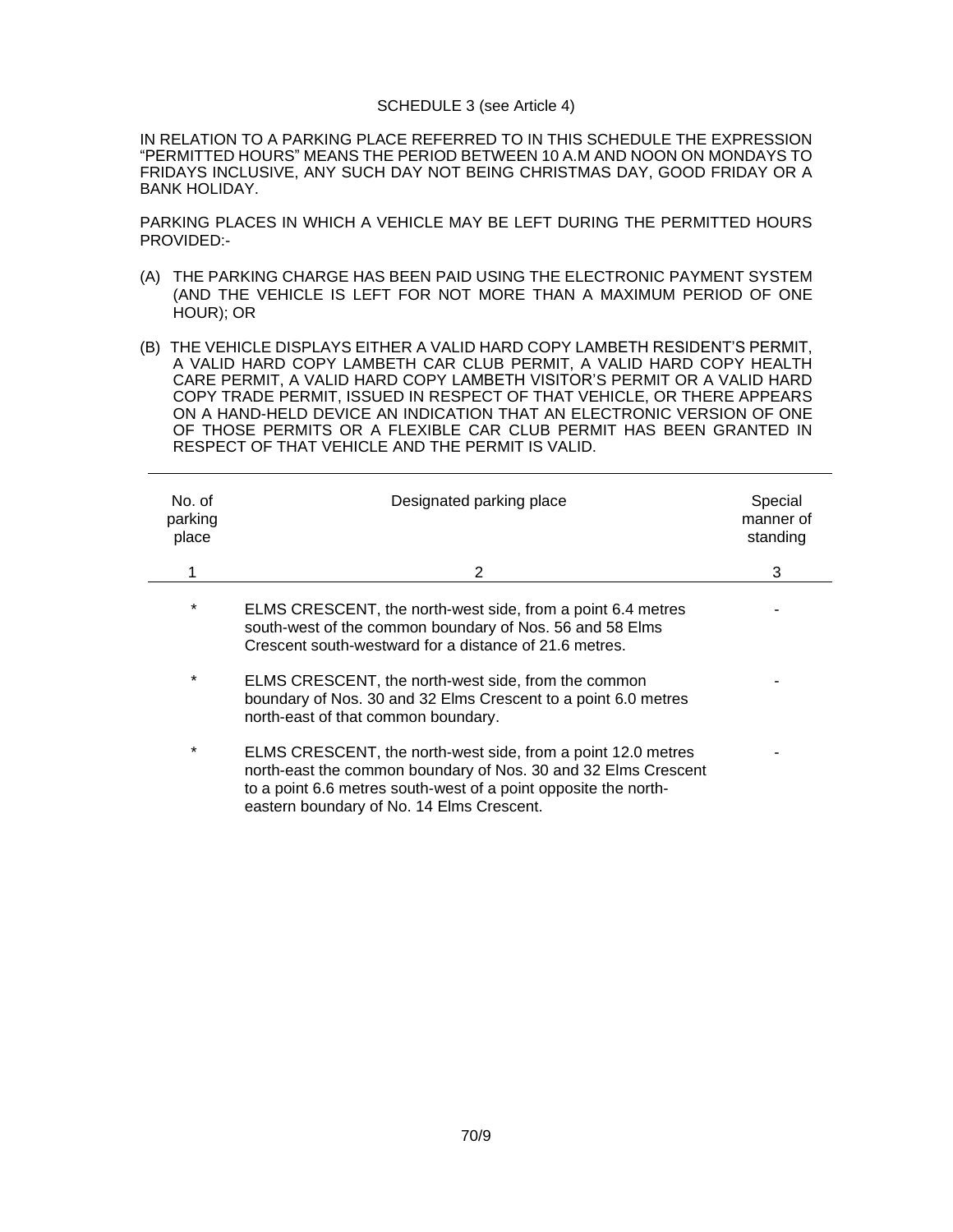#### SCHEDULE 4 (see Article 4)

IN RELATION TO A PARKING PLACE REFERRED TO IN THIS SCHEDULE THE EXPRESSION "PERMITTED HOURS" MEANS THE PERIOD BETWEEN 10 A.M. AND 3.30 P.M. ON MONDAYS TO FRIDAYS INCLUSIVE, ANY SUCH DAY NOT BEING CHRISTMAS DAY, GOOD FRIDAY OR A BANK HOLIDAY.

PARKING PLACES IN WHICH A VEHICLE MAY BE LEFT DURING THE PERMITTED HOURS PROVIDED THE VEHICLE DISPLAYS EITHER A VALID HARD COPY LAMBETH RESIDENT'S PERMIT, A VALID HARD COPY LAMBETH CAR CLUB PERMIT, A VALID HARD COPY LAMBETH VISITOR'S PERMIT OR A VALID HARD COPY TRADE PERMIT, ISSUED IN RESPECT OF THAT VEHICLE, OR THERE APPEARS ON A HAND-HELD DEVICE AN INDICATION THAT AN ELECTRONIC VERSION OF ONE OF THOSE PERMITS OR A FLEXIBLE CAR CLUB PERMIT HAS BEEN GRANTED IN RESPECT OF THAT VEHICLE AND THE PERMIT IS VALID.

| No. of<br>parking<br>place | Designated parking place                                                                                                                                                                                                                    | Special<br>manner of<br>standing |
|----------------------------|---------------------------------------------------------------------------------------------------------------------------------------------------------------------------------------------------------------------------------------------|----------------------------------|
|                            | 2                                                                                                                                                                                                                                           |                                  |
| $\star$                    | HONEYBROOK ROAD, west to east arm, the north and north-east<br>side, from a point 15.4 metres south-east of the south-eastern kerb-<br>line of Cavendish Road to a point 6.6 metres west of the north-<br>western kerb-line of Rudloe Road. |                                  |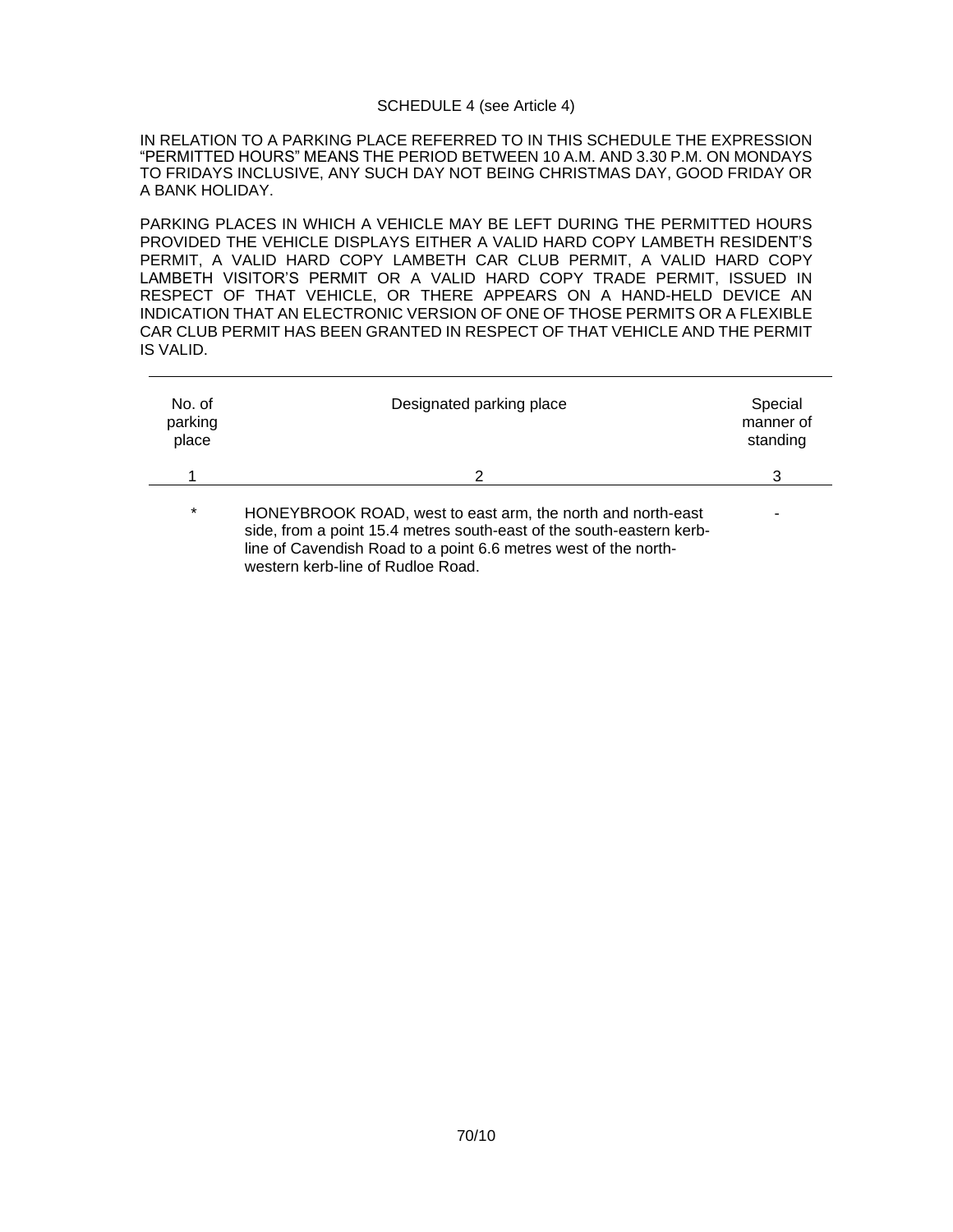#### SCHEDULE 5 (see Article 4)

IN RELATION TO A PARKING PLACE REFERRED TO IN THIS SCHEDULE THE EXPRESSION "PERMITTED HOURS" MEANS THE PERIOD BETWEEN 9.30 A.M. AND 5.30 P.M. ON MONDAYS TO FRIDAYS INCLUSIVE, ANY SUCH DAY NOT BEING CHRISTMAS DAY, GOOD FRIDAY OR A BANK HOLIDAY.

PARKING PLACES IN WHICH A VEHICLE MAY BE LEFT DURING THE PERMITTED HOURS PROVIDED THE VEHICLE DISPLAYS EITHER A VALID HARD COPY LAMBETH RESIDENT'S PERMIT, A VALID HARD COPY LAMBETH BUSINESS PERMIT, A VALID HARD COPY LAMBETH CAR CLUB PERMIT, A VALID HARD COPY TEACHER'S PERMIT, A VALID HARD COPY LAMBETH VISITOR'S PERMIT OR A VALID HARD COPY TRADE PERMIT, ISSUED IN RESPECT OF THAT VEHICLE, OR THERE APPEARS ON A HAND-HELD DEVICE AN INDICATION THAT AN ELECTRONIC VERSION OF ONE OF THOSE PERMITS OR A FLEXIBLE CAR CLUB PERMIT HAS BEEN GRANTED IN RESPECT OF THAT VEHICLE AND THE PERMIT IS VALID.

| No. of<br>parking<br>place | Designated parking place                                                                                                                                                             | Special<br>manner of<br>standing |
|----------------------------|--------------------------------------------------------------------------------------------------------------------------------------------------------------------------------------|----------------------------------|
|                            | 2                                                                                                                                                                                    | 3                                |
| $\star$                    | ENGLEWOOD ROAD, the south-west side, from a point 12.6<br>metres north-west of the common boundary of Nos. 12 and 14<br>Englewood Road north-westward for a distance of 25.4 metres. |                                  |
| $\star$                    | ENGLEWOOD ROAD, the south-west side, from a point 6.6 metres<br>north-west of the common boundary of Nos. 12 and 14 Englewood                                                        |                                  |

Road to the common boundary of Nos. 16 and 18 Englewood Road.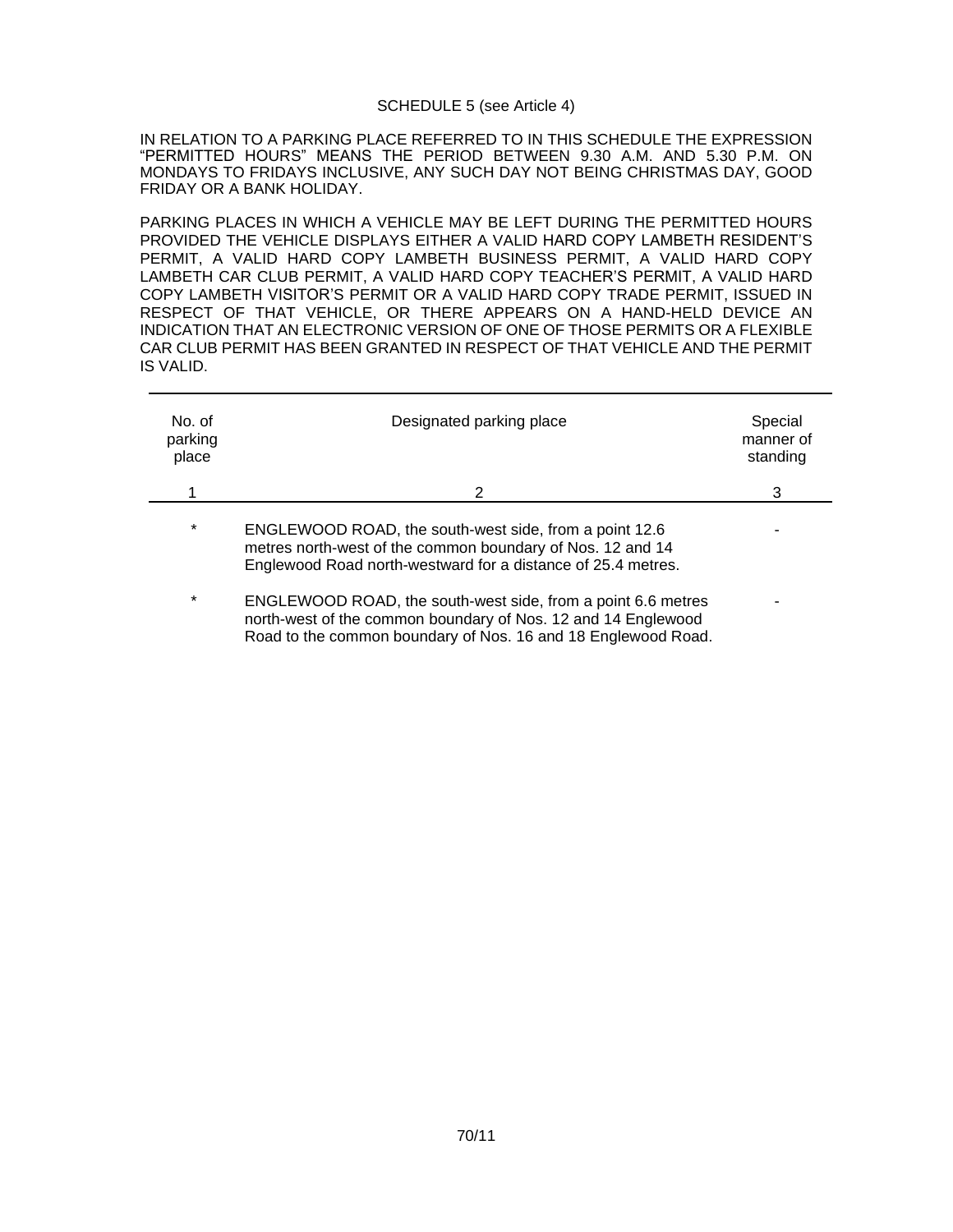# SCHEDULE 18B (see Articles 3 and 4(10))

IN RELATION TO A PARKING PLACE REFERRED TO IN THIS SCHEDULE THE EXPRESSION "PERMITTED HOURS" MEANS AT ANY TIME.

PARKING PLACES IN WHICH A VEHICLE MAY BE LEFT DURING THE PERMITTED HOURS PROVIDED THE VEHICLE DISPLAYS EITHER A VALID HARD COPY LAMBETH RESIDENT'S PERMIT, A VALID HARD COPY LAMBETH CAR CLUB PERMIT, A VALID HARD COPY LAMBETH VISITOR'S PERMIT OR A VALID HARD COPY TRADE PERMIT, ISSUED IN RESPECT OF THAT VEHICLE, OR THERE APPEARS ON A HAND-HELD DEVICE AN INDICATION THAT AN ELECTRONIC VERSION OF ONE OF THOSE PERMITS OR A FLEXIBLE CAR CLUB PERMIT HAS BEEN GRANTED IN RESPECT OF THAT VEHICLE AND THE PERMIT IS VALID, PROVIDED THAT THE ELECTRICAL STORAGE BATTERY OF THAT VEHICLE IS IN THE PROCESS OF BEING CHARGES FROM A MAINS ELECTRICAL SOURCE ADJACENT TO THAT PARKING PLACE.

| Parking        | Designated parking place                                                                                                                                                         | Special       |
|----------------|----------------------------------------------------------------------------------------------------------------------------------------------------------------------------------|---------------|
| place          |                                                                                                                                                                                  | manner of     |
| No.<br>1       | $\overline{2}$                                                                                                                                                                   | standing<br>3 |
|                |                                                                                                                                                                                  |               |
| 1              | ABBEVILLE ROAD, the south-east side, from a point 13.6 metres north-<br>east of the north-eastern wall of No. 138 Abbeville Road north-eastward<br>lfor a distance of 6 metres.  |               |
| $\overline{2}$ | ELMS CRESCENT, the north-west side, from a point 6 metres north-east<br>of the common boundary of Nos. 30 and 32 Elms Crescent north-eastward<br>for a distance of 6 metres.     |               |
| 3              | ELMS CRESCENT, the south-east side, from a point 0.6 metres north-<br>east of the common boundary of Nos. 71 and 73 Elms Crescent south-<br>westward for a distance of 6 metres. |               |
| 4              | ELMS CRESCENT, the south-east side, from a point 6.7 metres north-<br>east of the common boundary of Nos. 35 and 37 Elms Crescent north-<br>eastward for a distance of 6 metres. |               |
| 5              | SHANDON ROAD, the north-east side, from a point 8.2 metres north-west<br>of the south-eastern boundary of No. 7 Shandon Road north-westward for<br>a distance of 6 metres.       |               |
| 6              | SHANDON ROAD, the south-west side, from a point 3.7 metres south-<br>east of the common boundary of Nos. 52 and 54 Shandon Road south-<br>eastward for a distance of 6 metres.   |               |